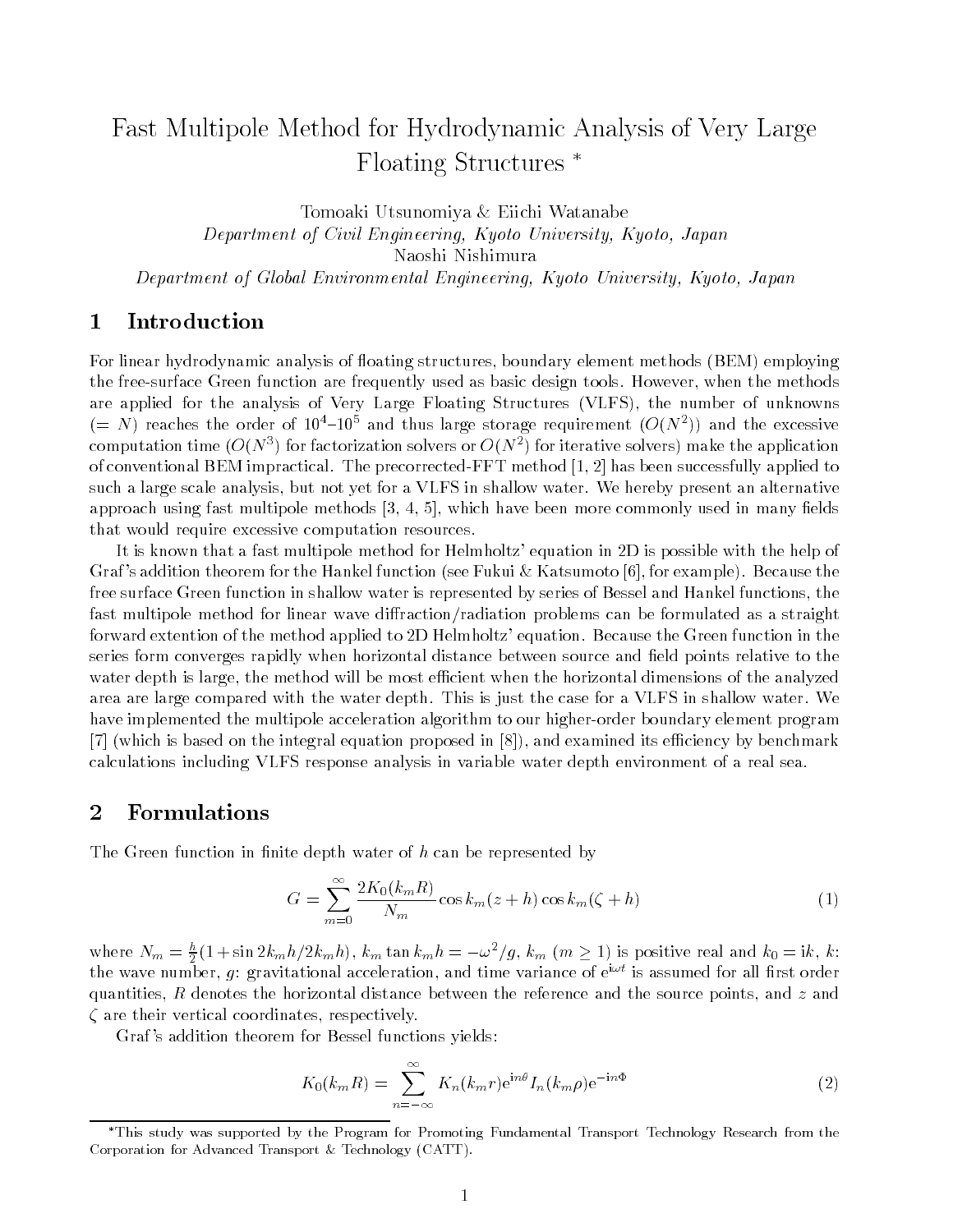where  $(r, \theta)$  and  $(\rho, \Phi)$  represent the horizontal coordinates of the reference and the source points, respectively, measured from the origin O which can be arbitrarily (but  $r>\rho$ ) chosen. Substitution of  $Eq.(2)$  into Eq.(1) yields:

$$
G = \sum_{m=0}^{\infty} \frac{2}{N_m} \sum_{n=-\infty}^{\infty} M_{mn} K_n(k_m r) e^{in\theta} \cos k_m(z+h)
$$
 (3)

$$
M_{mn} = I_n(k_m \rho) e^{-in\Phi} \cos k_m(\zeta + h)
$$
\n<sup>(4)</sup>

Note that the Green function is now represented in the form of multipole expansion around  $O$ . Therefore, we are now ready to apply the fast multipole algorithm. The normal derivative at the source point,  $\partial G/\partial n$ , can also be represented by the same form, with just replacing  $M_{mn}$  by  $\partial M_{mn}/\partial n$ . The origin of the multipole expansion can be moved arbitrarily (under  $r>\rho$ ), and the coefficient  $M_{m\nu}$  for the new origin O' can be calculated from  $M_{mn}$  at O by

$$
\tilde{M}_{m\nu} = \sum_{n=-\infty}^{\infty} M_{mn} I_{\nu-n}(k_m \xi) e^{-i(\nu - n)\psi}
$$
\n(5)

where  $(\xi, \psi)$  is the polar coordinate of O measured from O'. This can also be obtained from Graf's addition theorem.

In the evaluation of the integral  $\int GV \mathrm{d}S$  (same procedure can be applied to  $\int G_n \phi \mathrm{d}S$  in the followings), the influences from near panels are evaluated directly in a conventional manner; however, the influences from far panels can be evaluated using Eq.(3) where the  $M_{mn}$  is replaced by

$$
M_{mn}^B = \int_{S_{far}} M_{mn} V \, \mathrm{d}S \tag{6}
$$

where  $S_{far}$  represents the surface at the far distance from the collocation point. Firstly, we calculate  $M_{mn}^B$  for each panel locating the multipole expansion point at the horizontal coordinates of the panel center, then gather them at the center of 'leaf-cell' as a group of several panels, where Eq.(5) can be utilized. Further, a group of four cells form an upper level cell, and  $M_{mn}^B$  is also calculated at the center of the upper cell. Note that at this stage, we need not specify the reference (or collocation) points. We may define the level 0 cell as a square cell including all panels, and then level 1 cell as a quater portion of the level 0 cell, level n cell as a quarter of level  $n-1$  cell, etc. [5]. After setting up the multipole coefficients  $M_{mn}^B$  for all cells at each level, we calculate  $\int GV dS$  utilizing Eqs.(3) and (6) for each collocation point, where larger cells are selected as far as possible. This hierarchical algorithm is known to be  $O(N \log N)$  for the computation time [4]. Although the  $O(N)$  algorithm [3, 5] is also possible as has been made by Fukui & Katsumoto [6] we hereby implemented the  $O(N \log N)$ algorithm because of its simplicity and easiness for developing parallelized program. Because the integrals can be evaluated very fast using these algorithms, we can solve the integral equation with an iterative solver without holding large part of coefficient matrices. The requirement of only  $O(N)$ storage may be the most attractive feature of the method.

When a factorization solver is used, we usually use modal expansion approach to VLFS hydroelastic analysis, where a number of radiation problems are solved separately for each mode, and then generalized added-mass and radiation damping are calculated for modal coordinates [7]. However, it is not the case when an iterative solver is used; we would like to have the final solution from only one iterative procedure without solving a number of separate radiation problems. This can be done by solving the structural problem in each step of the iterative procedure and finding the relationships between  $\phi_n$  and  $\phi$  on the wetted-surface of the structure. If the modal method is applied, this may be represented schematically for a flat-bottom VLFS by

$$
\{\phi_n\} = \rho \omega^2 [f][K - \omega^2 M]^{-1} [L] \{\phi\} \tag{7}
$$

where  $|f|, |K-\omega^2M|,$  and  $|L|$  are  $8N_E\times P,$   $P\times P,$  and  $P\times N$  matrices, respectively, where  $N_E$  and N are the numbers of panels and nodes on the bottom surface of the VLFS, and <sup>P</sup> is the number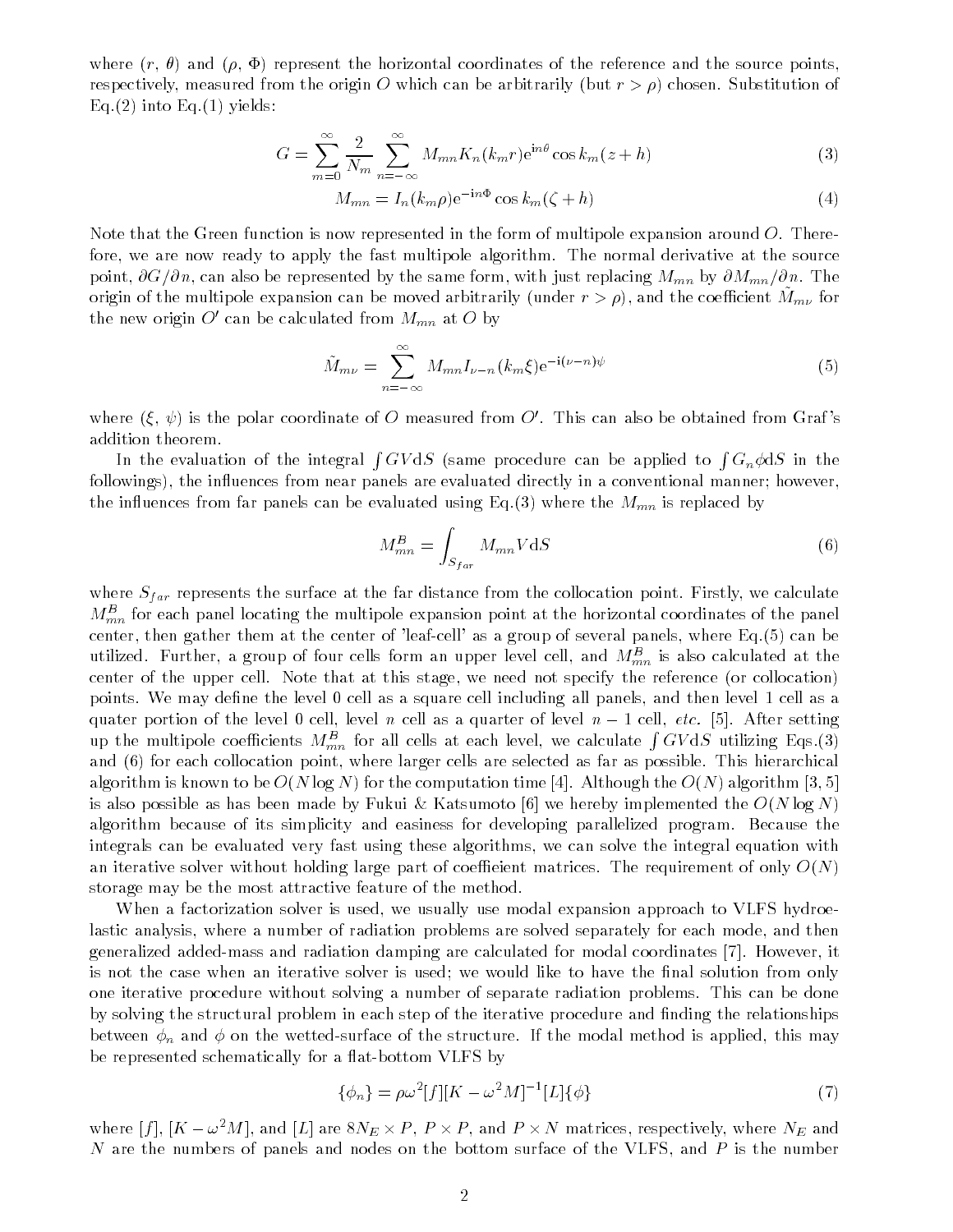of de
ection modes as an elastic plate. It should be noted that a large part of memory allocation is consumed for storing these matrices for the Fast Multipole Method in Table 1; the memory allocations only for hydrodynamic part are less than half of the indicated values.

A box-like VLFS, either in constant depth sea  $h = 8$ m or in variable depth sea (Fig.1), has been analyzed for the oblique wave of  $\beta = \pi/4$  ( $\beta = 0$  corresponds to the head wave from positive x direction and  $\beta = \pi/2$  to the beam wave from positive y direction). The specifications of the VLFS are: the length  $L = 1,500$ m, the beam  $B = 150$ m, the draft  $d = 1$ m, the rigidity as an elastic plate  $D = 3.88 \times 10^7$  kNm, and the Poisson's ratio  $\nu = 0.3$ . Number of modal functions employed are 160 (20 in longitudinal  $& 8$  in beam). Results are shown in Tables 1 and 2, and Figs. 2-5.

Table 1: Performance of the fast multipole method and the direct method using LU factorization on an EWS node (IBM KS/0000SP; PUWER3 375MHz). The residual tolerance in GMRES  $\epsilon = 10^{-3}$ ,  $L_{\text{F}}$ ,  $L_{\text{F}}$  ,  $L_{\text{F}}$  ,  $L_{\text{F}}$  ,  $L_{\text{F}}$  ,  $L_{\text{F}}$  ,  $L_{\text{F}}$  ,  $L_{\text{F}}$  ,  $L_{\text{F}}$  ,  $L_{\text{F}}$  ,  $L_{\text{F}}$  ,  $L_{\text{F}}$  ,  $L_{\text{F}}$  ,  $L_{\text{F}}$  ,  $L_{\text{F}}$  ,  $L_{\text{F}}$  ,  $L_{\text{F}}$  ,  $L_{\text{F}}$  ,  $L_{\text{$ 

|       | Typical        | Number |          | Fast Multipole Method |            |            | Direct Method       |                   |  |
|-------|----------------|--------|----------|-----------------------|------------|------------|---------------------|-------------------|--|
| Model | panel          | οf     | Number   | CPU time              | <b>CPU</b> | Memory     | <b>CPU</b>          | Memory            |  |
|       | size, $\Delta$ | nodes  | of iter. | per iter.             | time       | allocation | time                | allocation        |  |
|       | 25m            | 1.609  | 31       | 3 sec                 | $1.80$ min | 27 MB      | $1.55 \text{ min}$  | 54 MB             |  |
| B     | 12.5m          | 5,377  | 32       | $15 \text{ sec}$      | $10.4$ min | 89 MB      | $28.5$ min          | 489 MB            |  |
| C     | 6.25m          | 19,393 | 32       | 86 sec                | 77.4 min   | 315 MB     | $(907 \text{ min})$ | $(6 \text{ GB})$  |  |
| D     | 3.125m         | 73,345 | 32       | 570 sec               | 775 min    | $1.15$ GB  | $(708 \; \rm{hr})$  | $(85 \text{ GB})$ |  |

Table 2: Numbers of iterations of GMRES and computation times for various  $L/\lambda$ .  $h = 8$ m (constant).

|                       |      |                 | Model $L/\lambda$ Wave Number of iterations |                                                                                                                   | CPU time        |                    |
|-----------------------|------|-----------------|---------------------------------------------|-------------------------------------------------------------------------------------------------------------------|-----------------|--------------------|
|                       |      |                 |                                             | period $\epsilon = \overline{10^{-3} \quad \epsilon = 10^{-4} \quad \epsilon = 10^{-3} \quad \epsilon = 10^{-4}}$ |                 |                    |
| $\Gamma$              |      | 9.57 18 sec     | 25                                          | 32                                                                                                                | 1.15 hr 1.29 hr |                    |
| $\mathcal{C}_{\cdot}$ | 17.9 | - 10 sec        | - 112                                       | 148                                                                                                               | $3.46$ hr       | 4.40 <sub>hr</sub> |
| $\mathcal{C}_{\cdot}$ | 33.2 | $6 \text{ sec}$ | 252                                         | 497                                                                                                               | 8.23 hr         | 15.7 <sub>hr</sub> |
| D                     | 62.0 | 4 sec           | 287                                         |                                                                                                                   | $63.8$ hr       |                    |
| $\mathsf{D}$          | 62 O | 4 sec           | 287                                         |                                                                                                                   | $14.5 \; hr*$   |                    |

\*Parallel computation using 5 CPUs.

## References

- [1] T. Korsmeyer, J. Phillips and J. White, A precorrected-FFT algorithm for accelerating surface wave problems, Proc. 11th IWWWFB, Hamburg (1996).
- [2] T. Korsmeyer, T. Klemas, J. White and J. Phillips, Fast hydrodynamic analysis of large offshore structures, *Proc. 9th Int. Offshore*  $\mathcal{C}$  *Polar Eng. Conf.* (1999) 27-34.
- [3] V. Rokhlin, Rapid solution of integral equations of classical potential theory, J. Comput. Phys. <sup>60</sup> (1983) 187{207.
- [4] J. Barnes and P. Hut, A hierarchical  $O(N \log N)$  force-calculation algorithm, Nature 324 (1986) 446-449.
- [5] L. Greengard, The Rapid Evaluation of Potential Fields in Particle Systems, (1988) MIT Press.
- [6] T. Fukui and J. Katsumoto, Fast multipole algorithm for two dimensional Helmholz equation and its application to boundary element method, Proc. of 14th Japan National Symp. on Boundary Element Methods,  $(1997)$  81-86 (in Japanese).
- [7] T. Utsunomiya, E. Watanabe and R. Eatock Taylor, Wave response analysis of a box-like VLFS close to a breakwater, Proc. 17th Int. Conf. on Offshore Mech. & Arctic Eng. (1998) OMAE98-4331.
- [8] B. Teng and R. Eatock Taylor, New higher-order boundary element methods for wave diffraction/radiation, Appl. Ocean Res.  $17$  (1995)  $71-77$ .
- [9] R. Barrett, et al., Templates for the Solution of Linear Systems: Building Blocks for Iterative Methods, (1994) SIAM.